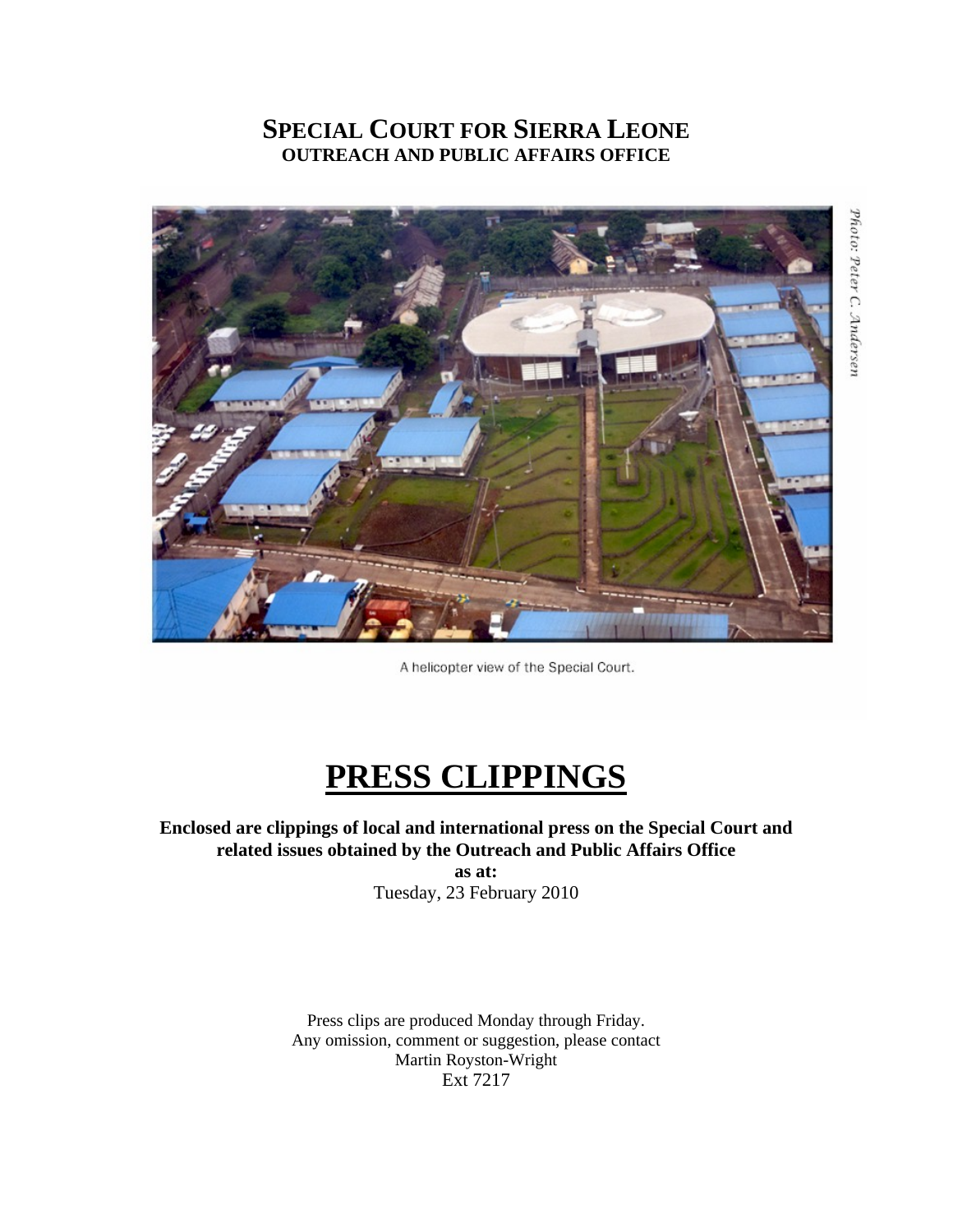| <b>Local News</b>                                                                            |             |
|----------------------------------------------------------------------------------------------|-------------|
| 'I Am No Criminal' / Concord Times                                                           | Page 3      |
| Special Court gets new Persecutor and Registrar / Cotton Tree News                           | Page 4      |
| <b>International News</b>                                                                    |             |
| Report from The Hague / BBC World Service Trust                                              | Page 5      |
| UNMIL Public Information Office Media Summary / UNMIL                                        | Pages 6-9   |
| Liberian's Arrest in US Shows Need for Justice / Human Rights Watch                          | Page 10     |
| Former Liberian Warring Faction Leader Goes Before a U.S. Judge Wednesday / Voice of America | Pages 11-12 |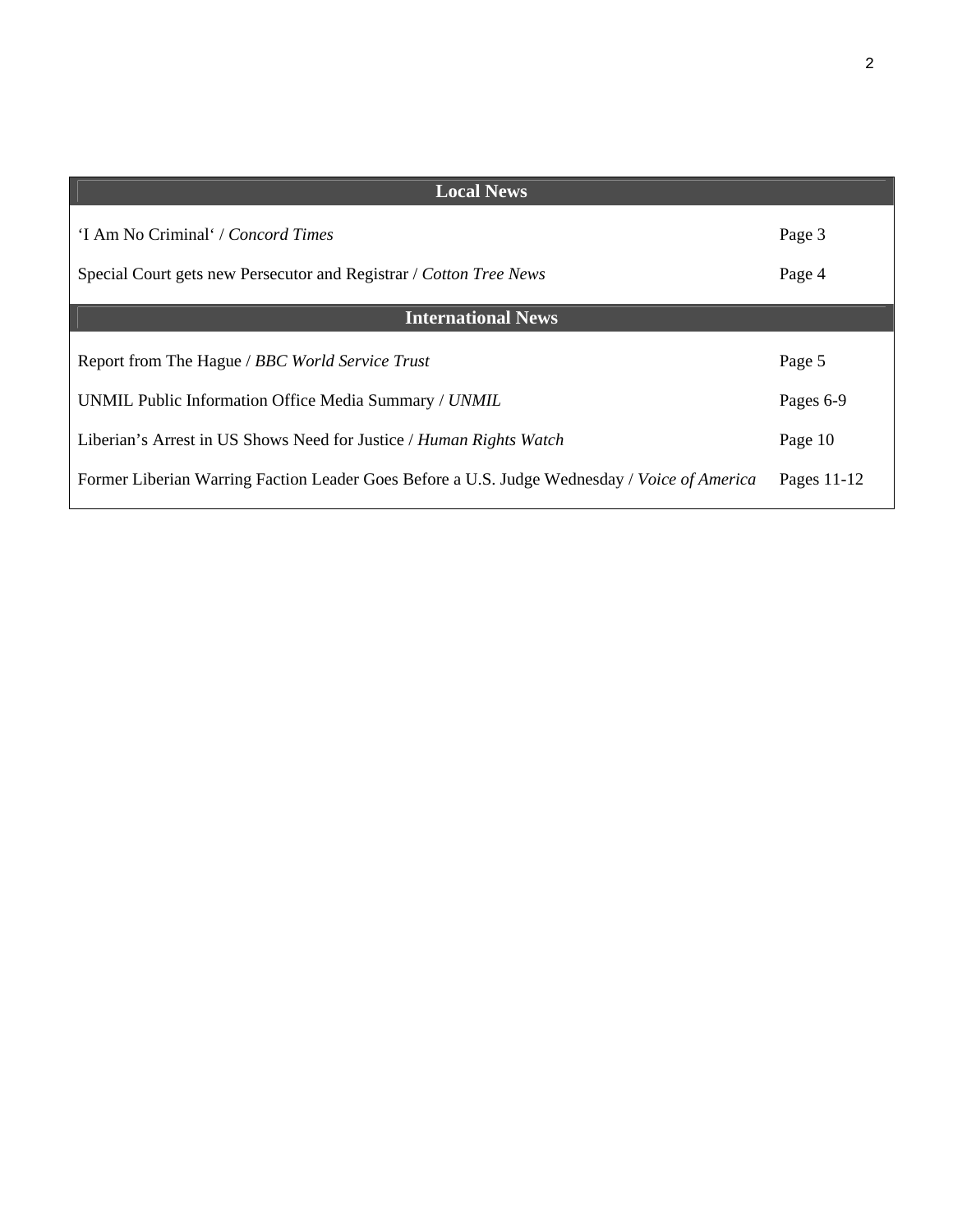### Concord Times Tuesday, 23 February 2010



Liberian president. Charles Taylor has ended his re-direct examination declaring that he's not a criminal, and that the prosecution has failed to prove its case.

He dismissed prosecution claims that he extorted millions of dollars from every company including the Firestone **Rubber Plantation that** operated in Liberia during his presidency. Mr. Taylor also denied that his government tortured journalists and human rights activists in Liberia.

Taylor has ended his nearly seven months of evidence on the witness stand in his own defence.

**By Regina Pratt** 

representing Kono dis-

trict has called on the

house to thoroughly in-

Member of Parliament

# ...Charles Taylor declares

He started his production of evidence in his own defence on July 14. 2009.

He's indicted on eleven count charges of war crimes and crimes against humanity which. include the recruitment of child soldiers and sexual slavery. Mr. Taylor concluded his re-direct examination Thursday by telling the court that he's not a criminal as the prosecution alleged in its indictment.

The prosecution had alleged in its cross-examination that the former Liberian leader

**Labour Congress, SLTU** 

may face Parliament

Congress, accusing both

institutions of "using the

closed shop system in-

stead of the open shop

system"

enriched himself with millions of dollars from several companies and corporations that operated in Liberia.

The prosecution had claimed that Taylor extorted money from the Firestone Rubber Plantation, the Oriental Timber Company, the Maryland Wood Processing Company among others.

During his re-direct examination. Taylor denied the prosecution allegations and said he performed in accordance with his duty as president of Liberia. He also dismissed the prosecu-

ing the sum of Le8.000

from teachers' monthly

salaries," he informed

the house, adding, "What

is the union doing with

tion claim that he rained terror on journalists and human rights activists who were critical of his government. The prosecution had named Counsellor Tiawon Gongloe, Kofi Woods, Aloysius Toe and Hassan Bility as human rights activists and journalist

who experienced Taylor's reign of terror.

But the accused said he was not aware of his government torturing any one. However, he told the court that those named by the prosecution as human rights activists were opposition in disguise.

At the end of Taylor's

re-direct examination. the prosecution applied for re-cross or to ask him questions again, but the judges turned down the request. According to lead defence lawyer. Courtenay Griffiths, the defence first witness after Taylor took the stand on Monday.

no crin **OOL**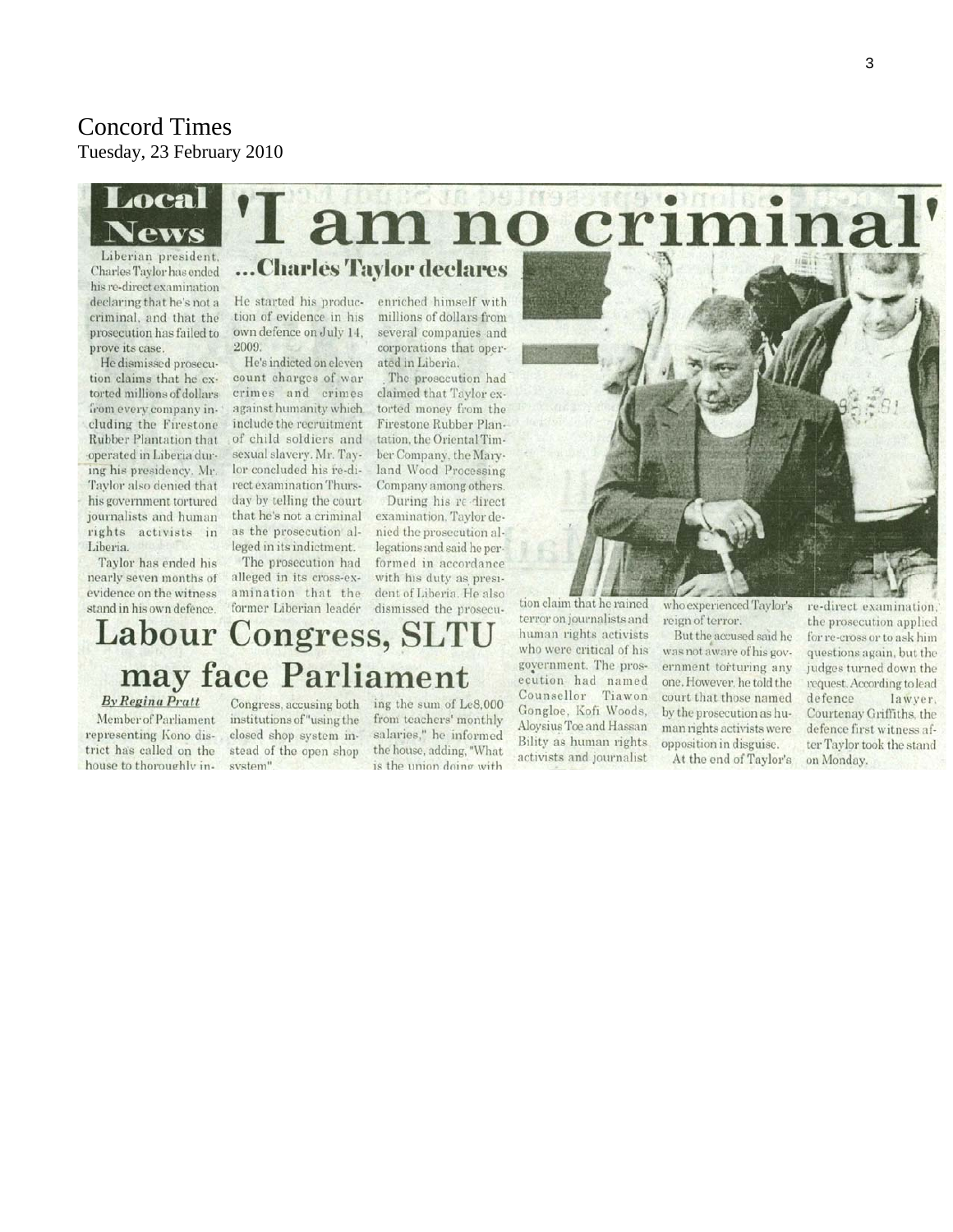#### Cotton Tree News Monday, 22 February 2010

#### **Special Court gets new Persecutor and Registrar.**

#### Written by Francis Sowa



The Secretary-General of the United Nations has named Binta Mansaray of Sierra Leone as Registrar of the Special Court. Mrs. Mansaray, who was appointed Deputy Registrar in J uly 2007, has served as Acting Registrar since June 2009.

Binta Mansaray joined the Special Court for Sierra Leone in 2003 as Outreach Coordinator, where she

designed the Court's acclaimed grassroots programme to keep the people of Sierra Leone, and later Liberia, informed about the Court and the trials. Prior to joining the Court, she was a human rights advocate for victims and excombatants with a number of organizations.

During her time as Acting Registrar, Mrs. Mansaray has overseen the end of trials in Freetown and the transfer of convicted persons to serve their sentences, as well as the downsizing of the Court and consideration of residual issues.

The Secretary-General of the United Nations has also named Brenda Joyce Hollis of the United States as Prosecutor of the Special Court. Since 2007, Mrs. Hollis has been a Principal Trial Attorney in the Office of the Prosecutor, where she is responsible for leading the legal team prosecuting former Liberian President Charles Taylor.

Brenda Hollis paid tribute to Deputy Prosecutor Joseph Kamara, who has served as Acting Prosecutor since the departure of Stephen Rapp last September.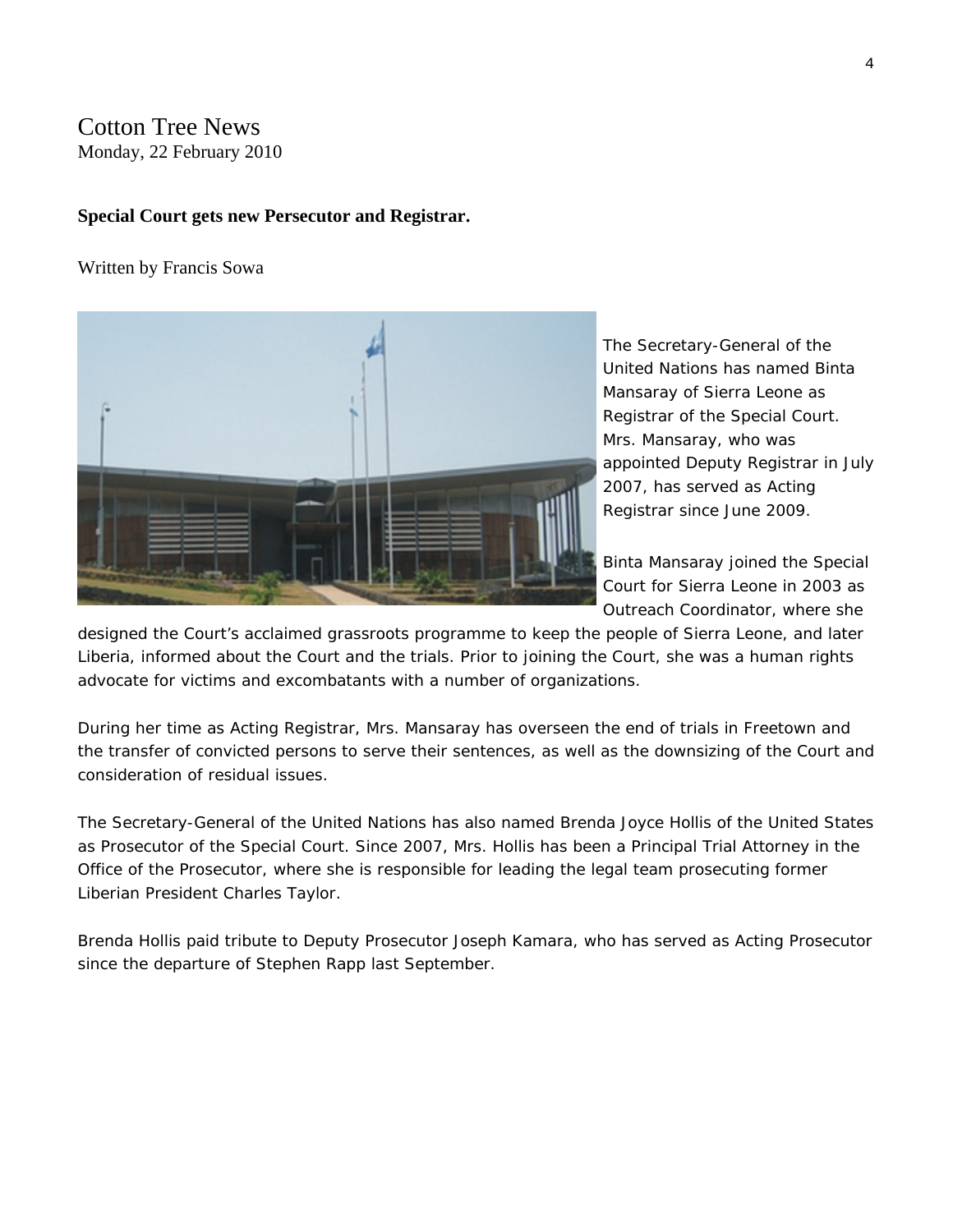# **B B C** WORLD SERVICE TRUST

John Kollie

# NEWS ITEM

Feb. 22, 2010

*A Former Gambian Dissent now Liberian Citizen has taken the witness stand in The Hague in defence of Former Liberian President, Charles Taylor. Mr. Yanks Smythe a Foreign Service Officer in Liberia denied Prosecution allegation that Charles Taylor had a plan to destabilize the West African Sub-region. John Kollie transcribes reports for the BBC World Service Trust from The Hague…* 

Mr. Smythe said he was part of a Gambian Dissident group trained at the Libyan Military Camp called Tajura. He told the court his Gambian group headed by Kukua Sanbasanja commonly known as Dr. Mani trained along with some Liberians led by Charles Taylor and Sierra Leoneans headed by one Ali Kabbah.

Mr. Smythe said the three leaders resided at the Mataba Guest House provided by the Libyan Government for revolutionary leaders. He dismissed Prosecution claim that Former Gambian Dissident Leader, Dr. Mani, Former RUF Leader, Foday Sankoh and Charles Taylor formulated a common plan to destabilize their respective country.

The Defence Witness denied that Charles Taylor and Foday Sankoh met in Libya. Former Prosecutor of the Special Court had said the three men met in Libya after the training of their rebel groups and designed a plan to destabilize their countries.Mr. Stephen Rapp had said the destabilizing forces started with Liberia, and later travelled to Sierra Leone.

But Mr. Smythe told the court the three men never planned to collaborate in the invasion of Liberia, Sierra Leone and the Gambia. Defence Lawyer, Morris Anyah questioned the witness on the alleged destabilization plan of the three rebel leaders.

The Prosecution alleged last year that the Gambians led by Dr. Mani joined Charles Taylor forces to carry out their common plan to destabilize Liberia, Sierra Leone and the Gambia. But Mr. Smythe said no Gambian was involved in the invasion of Liberia. Mr. Smythe's testimonies continue on Tuesday.

# **B B C** WORLD SERVICE TRUST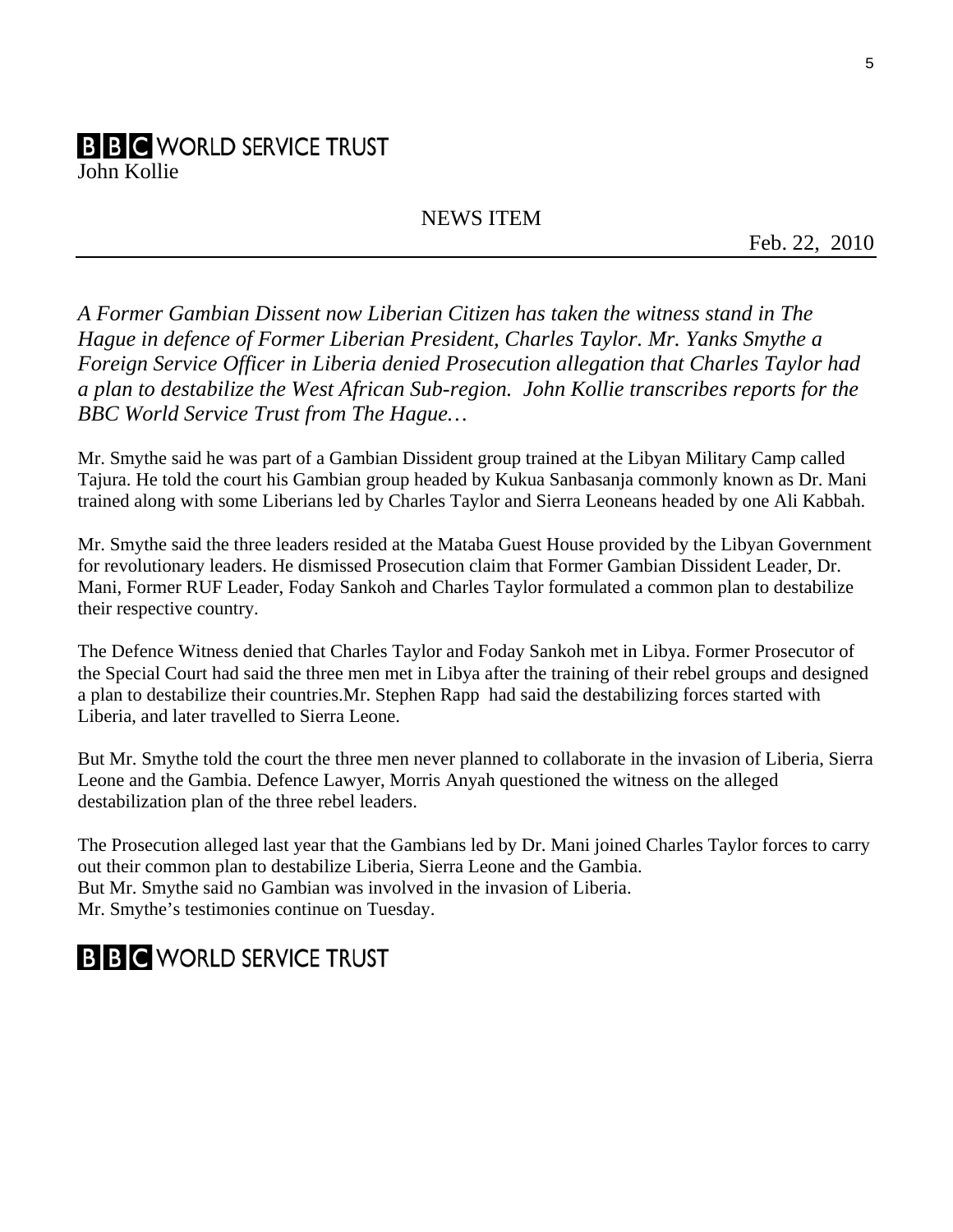

United Nations Mission in Liberia (UNMIL)

# **UNMIL Public Information Office Media Summary 22 February 2010**

*[The media summaries and press clips do not necessarily represent the views of UNMIL.]* 

#### **International Clips on Liberia**

## **Tony Blair arrives in Liberia to Launch Africa Governance Initiative with President Johnson-Sirleaf**

#### Source: [Newstime Africa.](http://www.newstimeafrica.com/) 22 February 2010

Former British Prime Minister, Tony Blair, today (Monday 22nd February 2010) started a two-day visit to Liberia in order to launch a new project between his Africa Governance Initiative and President Johnson-Sirleaf's administration The project which follows a request from President Johnson-Sirleaf will focus on the Ministry of State and will see a small team from the Initiative, under Mr Blair's guidance, working side-by-side with counterparts in the Liberian government with the aim to build the capacity at the centre of the Liberian administration to deliver for its people. Mr Blair shares President Johnson-Sirleaf's ambition to "Lift Liberia" and transform the country as envisioned in the national Poverty Reduction Strategy. During the visit, his first to Liberia, Tony Blair will take a part in a series of one-on-one meetings with the President. He will express his strong admiration for the President's leadership and the progress being made. Tony Blair said: "President Johnson-Sirleaf is rightly regarded as one of Africa's greatest leaders – that is why I am so pleased to be working with her.

## **International Clips on West Africa Guinea**

# **Guinea leader Jean-Marie Dore pleads for election funds BBC**

Guinea urgently needs funds to be ready for an election due later this year, the prime minister has told the BBC. "We need to have money... [but] we will try to do our best to be ready," said Jean-Marie Dore. Election officials announced on Sunday that a vote would be held on 27 June - part of a deal brokered to secure a return to civilian rule. The military took over the country in December 2008, following the death of long-time leader Lansana Conte. Junta leader Capt Moussa Dadis Camara was shot and wounded in December, prompting crisis talks during which the military agreed to organise an election within six months. But Mr Dore told the BBC's Network Africa that the country had no funds for election materials or to conduct a census of Guineans living abroad. He said the government was working with international organisations such as the European Union, United Nations and regional body Ecowas.

"We are looking forward together the best way to organise fair elections," he said.

## **Sierra Leone**

**Sierra Leone: veteran war crimes lawyer tapped as top prosecutor UN-backed court**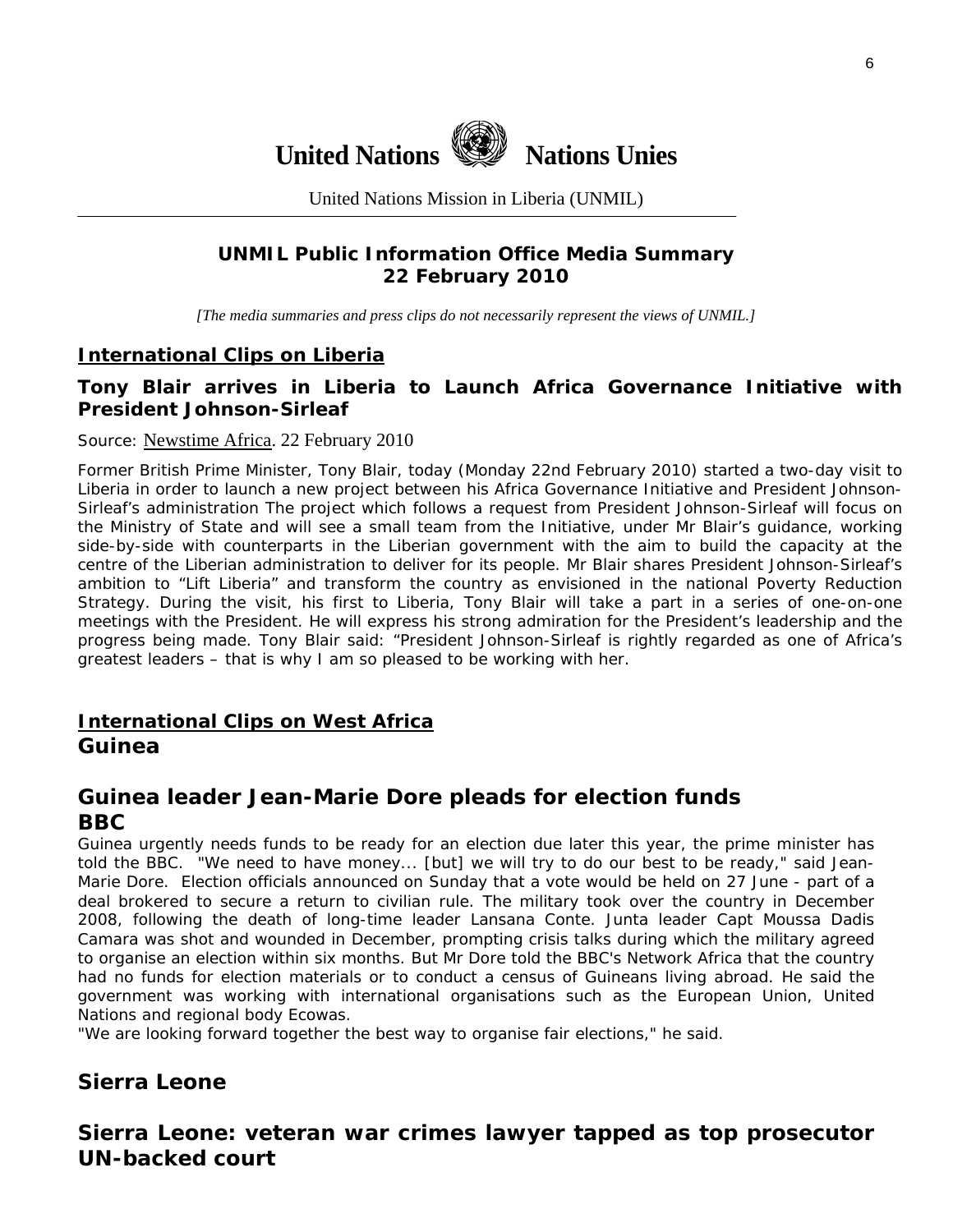22 February 2010 – A United States attorney, who leads the prosecution against former Liberian president Charles Taylor, has been named by Secretary-General Ban Ki-moon as the new Prosecutor of the United Nations-backed tribunal trying the worst acts committed during the decade-long brutal civil war in Sierra Leone. Since 2007, Brenda Joyce Hollis has served as a principal trial attorney in the Office of the Prosecutor in the Special Court for Sierra Leone (SCSL), where she heads up the legal team prosecuting Mr. Taylor, who is under indictment for war crimes and crimes against humanity. Prior to that, she was an expert legal consultant on international law and criminal procedure, training judges, prosecutors and investigators at courts and international tribunals in Indonesia, Iraq and Cambodia. Ms. Hollis has helped victims of international crimes in the Democratic Republic of the Congo (DRC) and Colombia prepare submissions requesting investigations by the International Criminal Court (ICC) in The Hague.

# **Ivory Coast**

# **Regional Mediator Holds Crisis Talks in Ivory Coast**

VOA | Dakar 22 February 2010

Burkinabe President Blaise Compaore is in Ivory Coast for talks with government and opposition leaders about ways to resolve the country's political crisis. President Laurent Gbagbo dissolved the government and electoral commission weeks before expected presidential elections. President Compaore is in Abidjan trying to resolve what he says is the crucial issue of delaying the presidential vote - the dissolution of the Ivory Coast electoral commission. President Compaore says the appointment of an Independent Electoral Commission is essential to keep the process going forward. President Compaore met Sunday with the two leading opposition candidates for president, former president Henri Konan Bedie and former Prime Minister Alassane Ouattara. Burkinabe Foreign Minister Alain Yoda read their joint communiqué.

#### **Local Media – Newspaper**

#### **Former British Prime Minster is in the Country for a Two-Day Visit**

(Daily Observer, The Inquirer, Public Agenda and New Republic)

- Former British Prime Minister Tony Blair is in the country on a two-day visit.
- While in Liberia, Mr. Blair will hold bilateral talks with President Ellen Johnson Sirleaf, Vice President Joseph Boakai, Speaker Alex Tyler and the presiding officer of the Senate.
- According to a Foreign Ministry release, Mr. Blair will use his visit to launch a new project between his Africa Governance Initiative and the Ellen Johnson Sirleaf's administration.
- The former British Prime Minister will also hold talks with the Ministers of Public Works, Agriculture, Planning and Economic Affairs among others.

#### **Liberia, Ghana Deepens Cooperation**

(Daily Observer, The News, New Republic and Liberian Express)

- Liberia and Ghana have called for the deepening of cooperation between the two countries in the areas of trade, industry, investment, agriculture and the security sector. The decision followed discussions in Accra Saturday between Presidents Ellen Johnson Sirleaf and John Evans Atta Mills, during a two-day State Visit to Ghana.
- A Joint Communiqué issued at the end of the visit said the countries will reactivate the Permanent Joint Commission for Cooperation.
- According to an Executive Mansion release, the two Presidents welcomed the holding of the Ghana-Liberia Trade and Investment Forum, and urged business communities in both countries to promote meaningful investment and private sector participation in the region's economic development.
- The two leaders acknowledged the need to entrench the culture of democracy, good governance, the rule of law and the respect for human rights.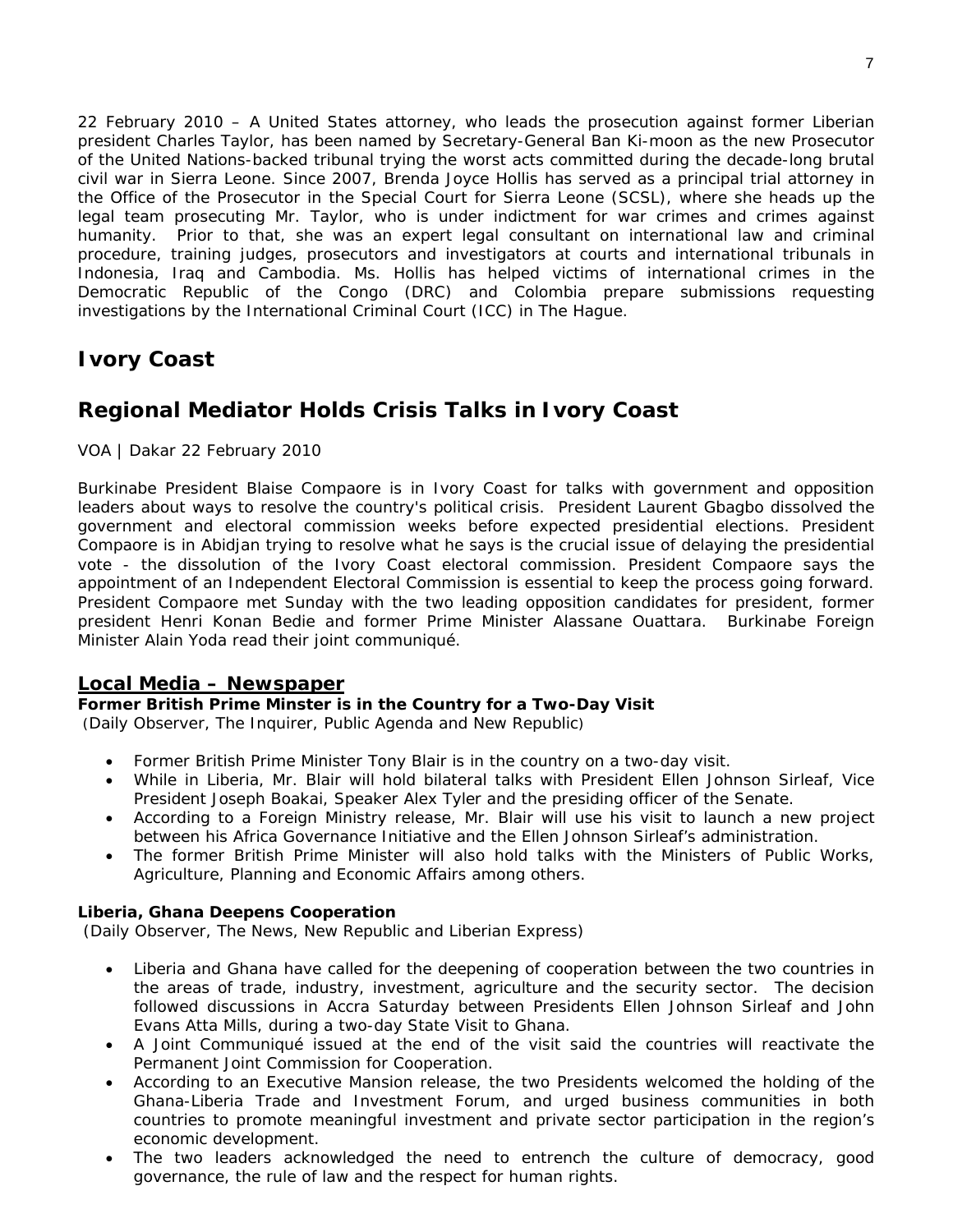#### **UN Envoy Lauds Ghana's Move to Place Female Troops in Forward Positions**

(Public Agenda and The Analyst)

- The Special Representative of the Secretary-General to Liberia, Ellen Margrethe Løj, has praised the Republic of Ghana for deploying in the country the first group of female soldiers to forward positions in peacekeeping.
- SRSG Løj described the move as a milestone in the history of the United Nations Mission in Liberia (UNMIL) and that of the UN peacekeeping operations worldwide.
- Speaking when she awarded peacekeeping medals to Ghanaian soldiers serving in UNMIL, Ms. Løj praised the courage and resolve of the 54 women in the 700-strong contingent.
- She expressed gratitude government of Ghana for the close collaboration it had extended to UNMIL and for availing the best of its military to serve the cause of peace.
- SRSG Løj then recalled the sacrifices Ghana has made in the country during the sub-regional group ECOWAS' two peacekeeping missions that preceded UNMIL.

#### **MAC Appeals For Collaboration ….Begins Partnership with CAFOD**

(The Inquirer)

- The local media child rights campaigner, the Media in Advocacy for Children (MAC) has begun efforts aimed at forging partnership with the United Kingdom based Catholic Agency for Oversea Development (CAFOD) and other child rights advocacy groups.
- In a statement delivered on its behalf at the just ended CAFOD partnership conference in Freetown, Sierra Leone, MAC Secretary General David N. Targbe said the organization cannot achieve all its goals without the support of other child rights related group, including CAFOD-UK, Don Bosco Homes, UNICEF, Save the Children and others.
- Mr. Targbe said MAC is determined to remain vocal on the condition affecting underprivileged children, orphans and street children but stressed that it cannot be done alone.

#### **Delay of Human Rights Commission Undermines Human Rights, Accountability**

(New Republic and The Analyst)

- The International Centre for Transitional Justice (ICTJ) says the failure of the Liberian senate to confirm all presidential nominees to the Independent National Commission for Human Rights (INCHR) is a major setback to efforts to protect and promote human rights in Liberia, including moving forward the country's transitional justice agenda.
- ICTJ's Interim President, Hanny Megally said seven years after the end of the conflict, it is unfortunate that the INCHR, which is an important human rights protection mechanism mandated by the peace accord, is still not functioning.
- In August 2009 President Ellen Johnson Sirleaf nominated seven people—but later withdrew one of them—to serve on the INCHR after spending nearly three years vetting possible nominees and making amendments to the March 2005 INCHR Act. The senate rejected all nominees after two rounds of confirmation hearings.

#### **IMCC Misleads President Sirleaf?**

(Public Agenda)

- [SIC]The hope of many Liberians who rely on the Forestry Sector for employment has been dashed again.
- The United Nations, sometime last year lifted embargo on the timber Industry in an attempt to enable the Liberian government address the issue of the unprecedented unemployment in the country.
- However, since the embargo was lifted, the Forestry Sector is yet to commence operations for several factors underpinned by issues bordering on favouritism.
- An investigation conducted by this paper shows that the government of Liberia, through the Forestry Development Authority (FDA), is favoring certain logging companies to the extent that some are now evading the legitimate payment of the bidding fees of their contracts, including taxes and land rentals for forest management contracts.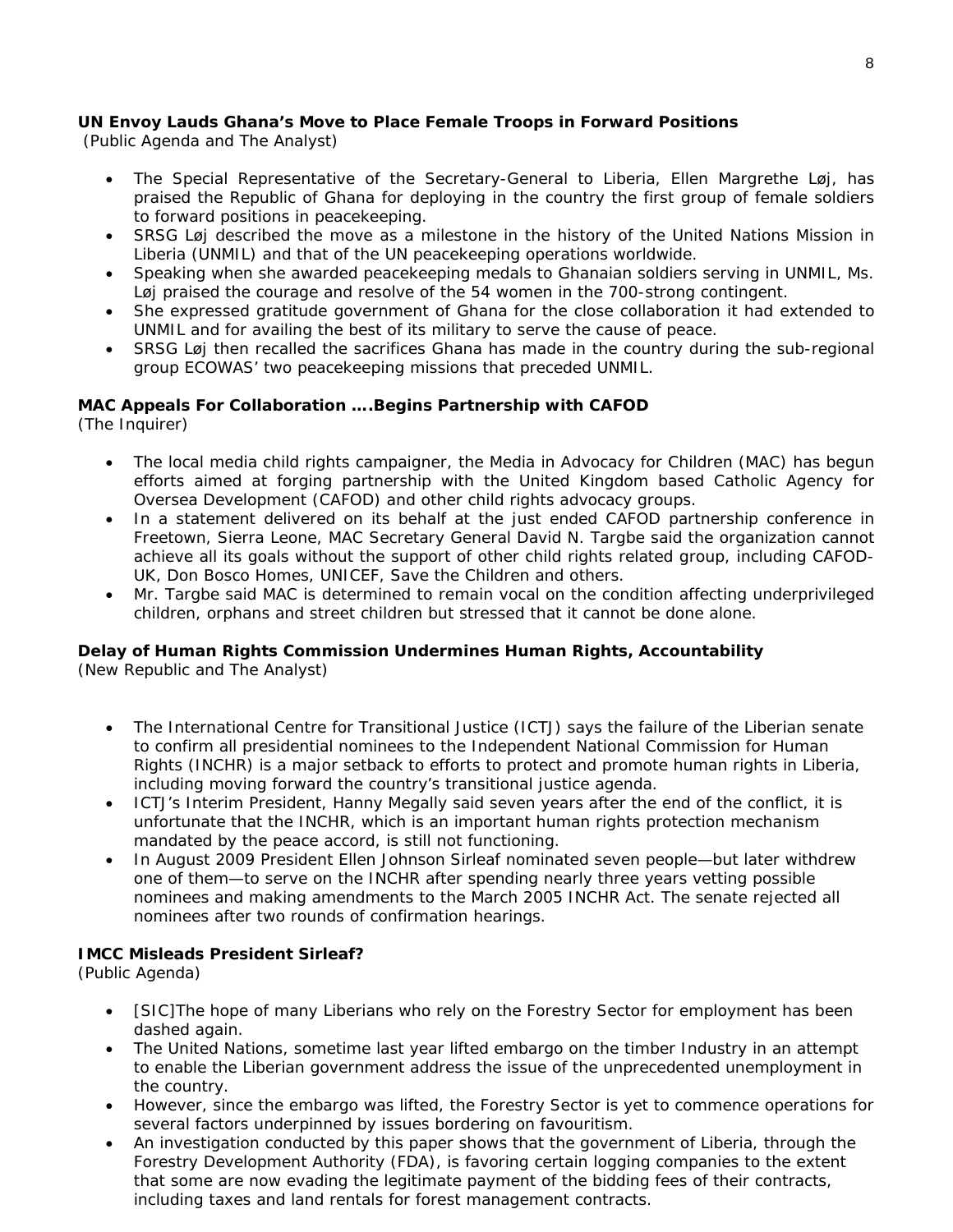#### **Star Radio** *(News monitored today at 09:00 am)*

**Liberia, Ghana Deepens Cooperation** 

*(Also reported on Radio Veritas, Sky FM, and ELBC)*

#### **Former British Prime Minster Arrives In Liberia Today**

 *(Also reported on Radio Veritas, Truth FM, Sky FM, and ELBC)* 

#### **Charles Taylor's Defense Team Puts First Witness On Stand**

- The defense team of former President Charles Taylor has announced its readiness to put the first witness on the stand.
- The witness only identified as DCT-179 is expected to begin testifying today.
- A statement from the Special Court indicates that the witness will testify to events that occur in Libya when Mr. Taylor was training his rebel forces.
- The witness will also give testimony on whether there was a plan agreed between former RUF leader Foday Sankoh and Charles Taylor.
- The witness will further testify to the role of Gambians in the Liberian civil conflict.

#### **Former Information Minister Challenges Youths**

- Former Information Minister Dr. Laurence Bropleh has called on young people to be patriotic and nationalistic if they are to contribute to the rebuilding of the country.
- Dr. Bropleh called on the youth population of Liberia to adopt the sense of belonging and responsibility in making wised and informed decisions.
- He identified Liberians greatest problem as the lack of taking responsibility of themselves and others.
- The former Information Minister speaking Saturday at a forum organized by the youth organization, Our Future in Jacob Town assured the youths that the Ellen Johnson Sirleaf-led government is committed to empowering them to build a new Liberia.

#### **Radio Veritas** *(News monitored today at 09:45 am)*

#### **Eight National Security Agencies Hold Consultative Meeting**

- Eight national security agencies Saturday held a consultative meeting in Monrovia on Liberia's reconstruction and contribution to the database of the international police organization or Interpol.
- Speaking during the meeting, Interpol head in Liberia, Deputy Police Commissioner Charles Blake said it has been too long since Liberia data was used in the fight against crimes.
- Deputy Commissioner Blake said the time has come for other Interpol members to use Liberia's data to fight crimes.

\*\*\*\*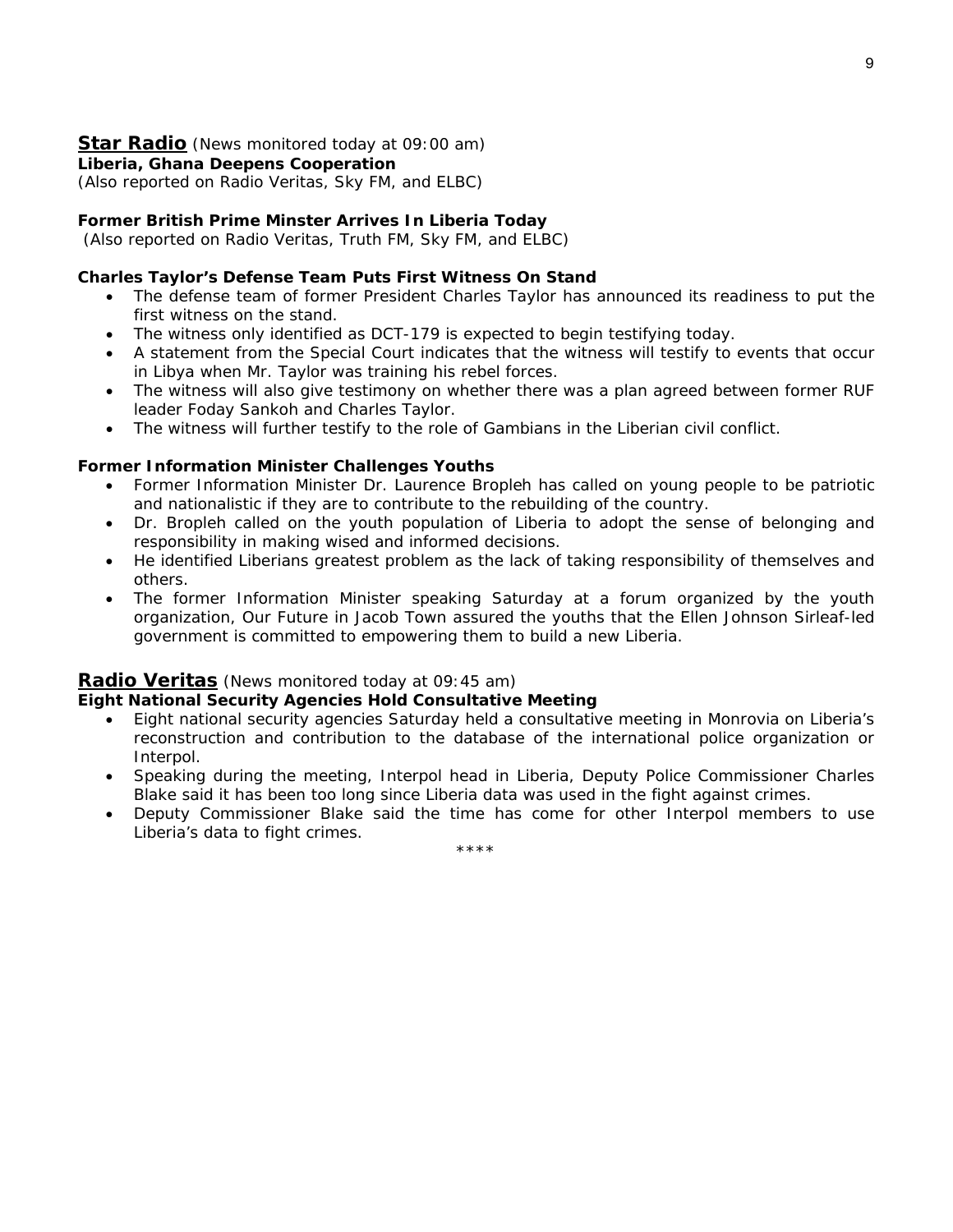# Human Rights Watch

Tuesday, 23 February 2010

#### **Liberian's arrest in US shows need for justice**



The arrest of a former Liberian warlord in the United States underscores the need for prosecutions of serious crimes committed during Liberia's civil wars, Human Rights Watch said today. George Boley, whose arrest was announced today, is the former leader o f the Liberian Peace Council, one of several armed factions implicated in

heinous abuses during 14 years of armed conflict that ended in 2003.

Human Rights Watch's research in Liberia found that the Liberian Peace Council was responsible for torture, rape, extrajudicial executions, arbitrary detention, and forcible recruitment. Liberia's Truth and Reconciliation Commission (TRC) recently identified Boley as one of eight leaders of warring factions during Liberia's conflicts who should be prosecuted for serious crimes.

"Boley's forces were implicated in rape, torture, and killings during Liberia's wars," said Elise Keppler, International Justice Program senior counsel at Human Rights Watch. "Whether in the United States or Liberia, he should be criminally investigated for these horrific offenses."

#### **Immigration invalid**

Boley faces proceedings to remove him from the United States on the basis of invalid immigration documents and involvement in extrajudicial killings overseas. It is unclear, though, whether the abuses in which Boley is implicated can be prosecuted in the United States under federal laws prohibiting torture and war crimes committed abroad. In 2008, the United States tried and convicted Charles "Chuckie" Taylor, Jr., the son of former Liberian president Charles Taylor, in the first US case for torture committed abroad.

Liberia currently lacks credible justice mechanisms to prosecute serious crimes committed during its internal conflicts between 1989 and 2003. The Truth and Reconciliation Commission, in its final report in December 2009, highlighted problems in the Liberian justice system and called for the establishment of a hybrid internationalnational tribunal with Liberian and foreign judges to try past crimes.

#### **Fair trials**

"Liberia's Truth and Reconciliation Commission has called for a new court that can bring justice for atrocities committed during Liberia's conflicts," Keppler said. "This arrest underscores the need for the Liberian government to act without delay to enable fair, credible trials of past crimes."

Human Rights Watch supports a hybrid tribunal for Liberia with a majority of internationally appointed judges, but has concerns about some elements of the commission's proposal. These issues should be addressed to ensure prosecutions in accordance with international fair trial standards, Human Rights Watch said.

Boley has lived in the United States for various periods since 1970, and in 2006, he was arrested for visa fraud, but the charges were dismissed.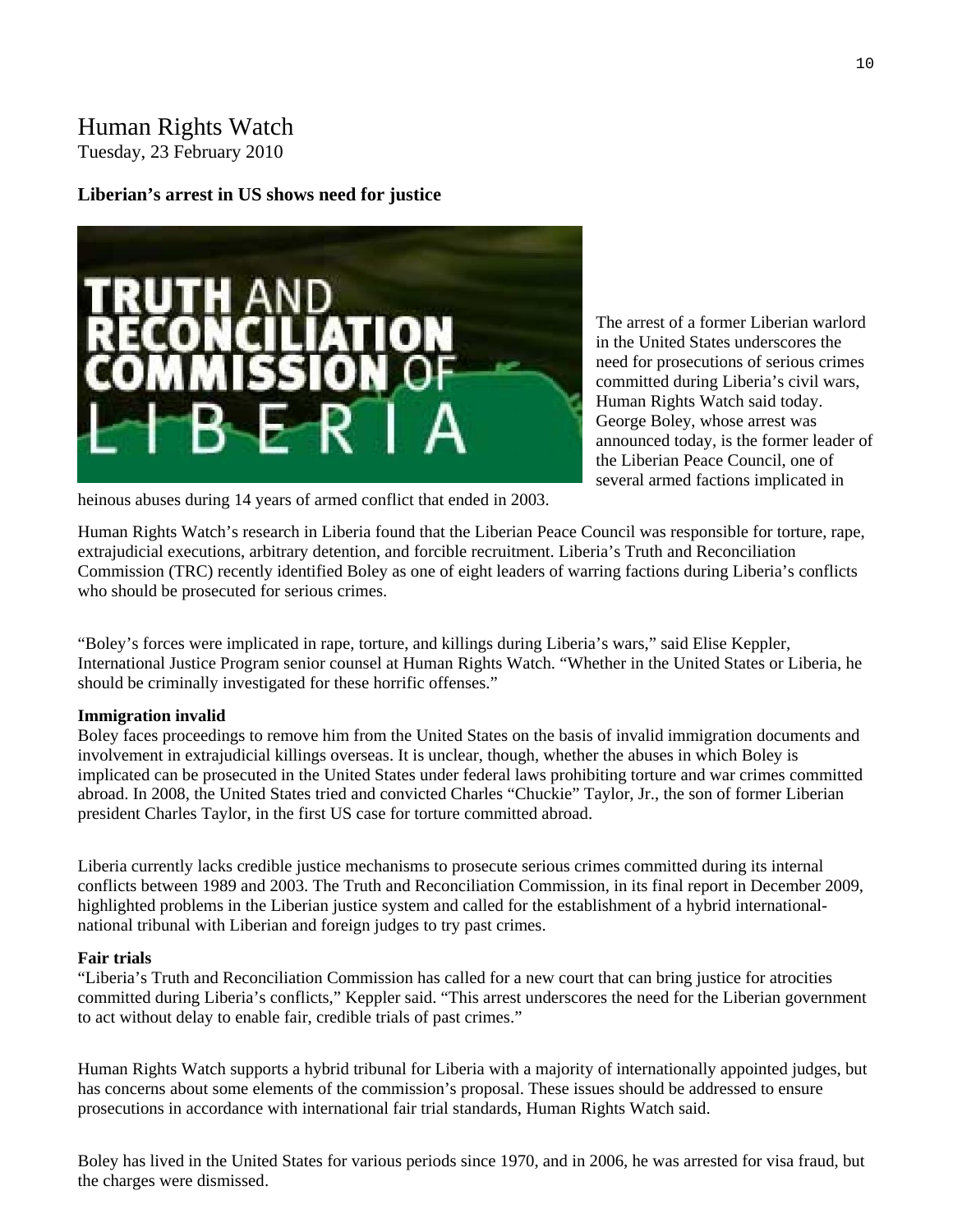Voice of America Tuesday, 23 February 2010

#### **Former Liberian Warring Faction Leader Goes Before a U.S. Judge Wednesday**

James Butty

The U.S. Immigration and Customs Enforcement (ICE) ha said it will not allow the United States to be a safe haven for those trying to evade prosecution and punishment for crimes committed in their homelands. The warning comes as former Liberian warring faction leader George Boley goes before an immigration judge tomorrow (Wednesday) in Buffalo, New York.

Boley, leader of the former Liberian Peace Council, one of the factions in Liberia's civil war, was arrested in mid-January and charged with being in the United States without valid legal documentation and committing extra-judicial killings in Liberia.

Lev Kubiak, special agent in charge at the ICE office of investigation in Buffalo, New York said ICE is prepared for Wednesday's hearings but would welcome any additional information on the Liberian Peace Council and Mr. Boley's role.

"The information that we have has led us to file the charges that we have filed – that Mr. Boley is present in the United States without any valid documentation, and we believe there's evidence he may have been involved in extrajudicial killings as described by our Immigration and Nationality Act," he said. Former Liberian rebels

Special Agent Kubiak said the purpose of the trial before an immigration judge is for the U.S. government to present its evidence against Mr. Boley and for Mr. Boley, through his attorney to disprove the government's evidence.

He said the United States would welcome any additional information that would help the government learn more about the Liberian Peace Council or any potential witnesses or victims. "We're always seeking additional witnesses and additional information throughout this process. The best way for them to do that will actually be through an email contact with the group's supervisor who is in charge of overseeing this investigation and his email address is Kevin.ryan1@dhs.gov," Kubiak said. An ICE news release quotes Assistant Secretary of Homeland Security for ICE John Morton as saying that ICE "will not relent in our efforts to ensure that human rights violators are brought to justice and removed from our communities".

The news release also cited a 1995 U.S. Department of State report as documenting "credible reports that Boley authorized the extrajudicial executions of seven of his soldiers on Nov. 14, 1995". It also said witnesses testified recently before the Liberian Truth and Reconciliation Commission (TRC) that the LPC burned alive dozens of captives in Grand Gedeh County, northern Liberia, in 1994. George Boley, Jr, said the allegations against his father are faceless and without merit. "To be quite frank, the charges are bogus and completely fabricated and unsubstantiated. At no given time has he taken up a gun to shoot somebody as the United States claimed he has done," Boley Jr. said. Kubiak said the U.S. Immigration and Customs Enforcement has a history of pursuing and prosecuting people who committed serious human rights abuses in their countries of birth and are living in the United States.

"One of the most recent cases that affects the part of the world that you cover is the "Chuckie" Taylor case recently concluded down in the southern part of the United States. We have a long history of working